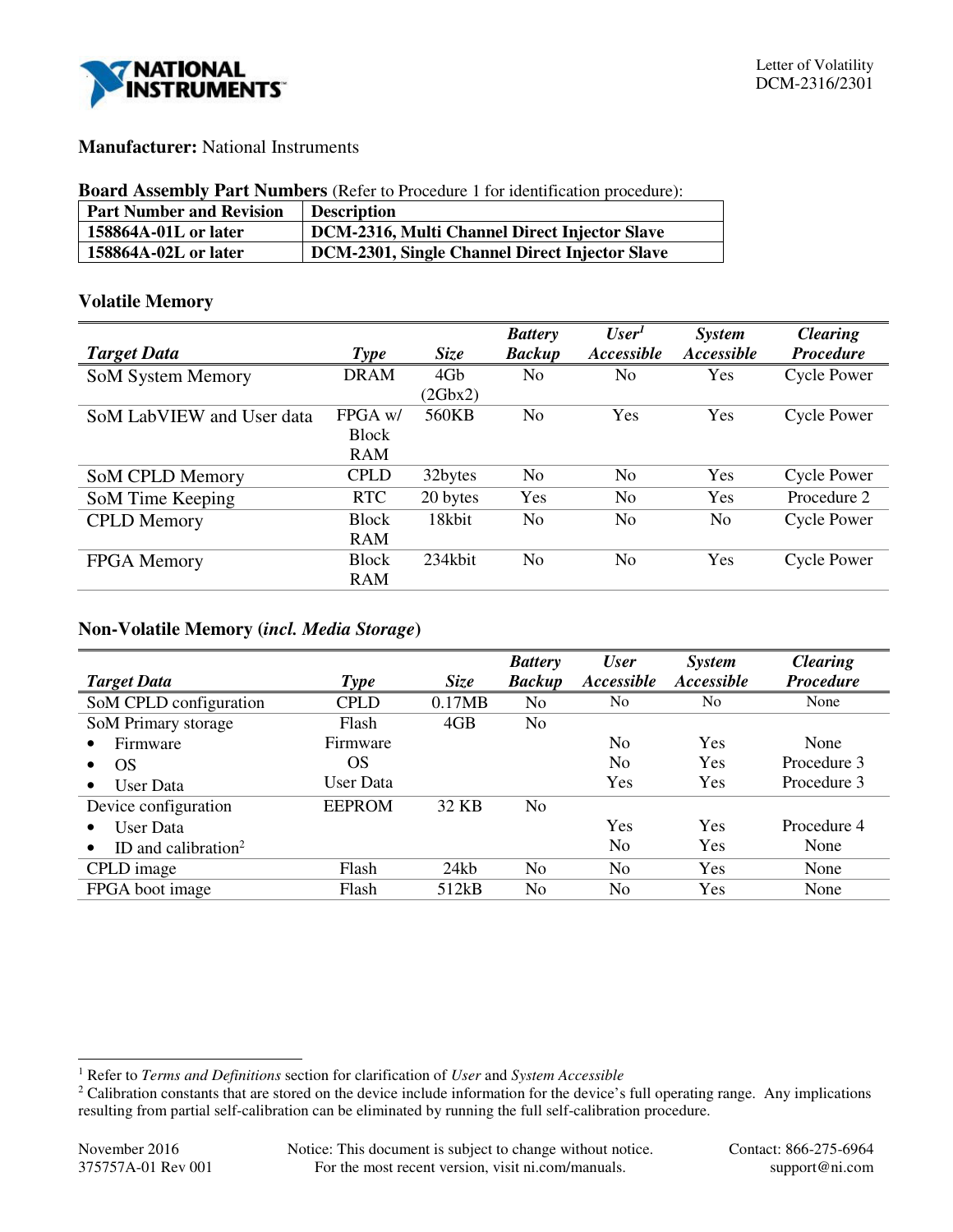

# **Procedures**

### **Procedure 1 – Board Assembly Part Number identification:**

To determine the Board Assembly Part Number and Revision, refer to the label applied to the surface of your product. The Assembly Part Number should be formatted as "P/N: #####A-##L.

### **Procedure 2 – SoM Time Keeping RTC:**

To clear the battery-backed Time Keeping RTC, complete the following steps:

- 1. Remove the battery.
- 2. Unplug master power for at least 5 minutes.

### **Procedure 3 – SoM Primary Storage Flash (OS and User Data):**

The Primary Storage Flash can be reformatted to clear the OS and User Data areas. The format operation is a "quick format" that re-initializes the file table, thereby making the existing files inaccessible. Format the drive for this VxWorks target by performing one of the following steps:

- 1. Right-click the controller in MAX and click on "Format Drive".
- 2. Write a .VI that invokes the Format VI using the System Configuration API for the controller.

## **Procedure 4 – Device Configuration EEPROM (User Data):**

The user-accessible areas of the EEPROM are exposed through a user data API in LabVIEW and the DCM Calibration Utility. To clear the user data area, complete the following steps:

1. With the DCM Device Drivers installed launch the DCM calibration utility from Tools->DCM->DCM Calibration Utility. From the utility select the option to clear the user data.